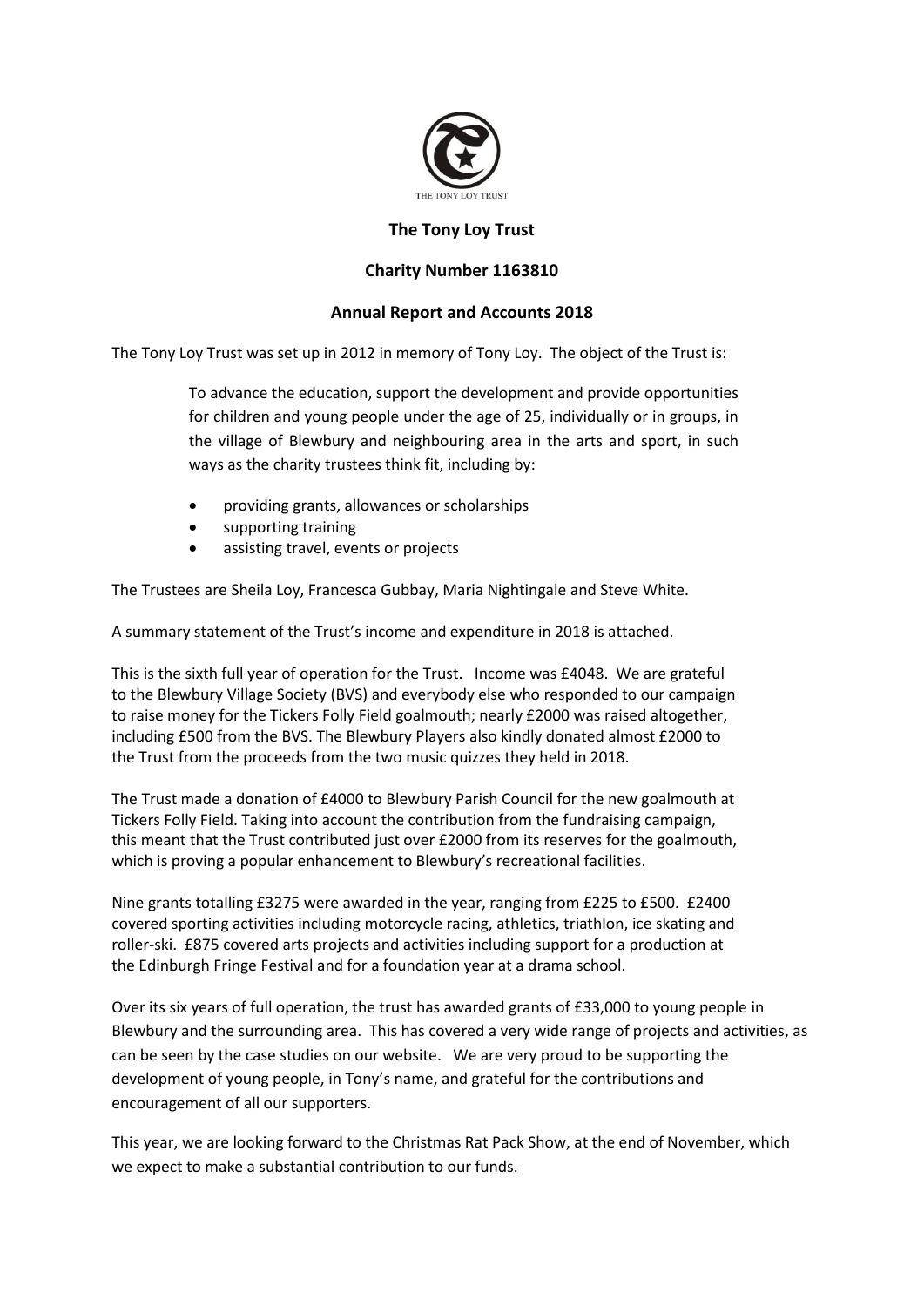The Trust ended the year with cash of £11,859 and remains in a strong position to continue supporting young people in the sports and the arts.

More information about the activities of the trust can be found on our website *[www.thetonyloytrust.org](http://www.thetonyloytrust.org/)* and Facebook page.

**Sheila Loy, Trustee, 7 June 2019**